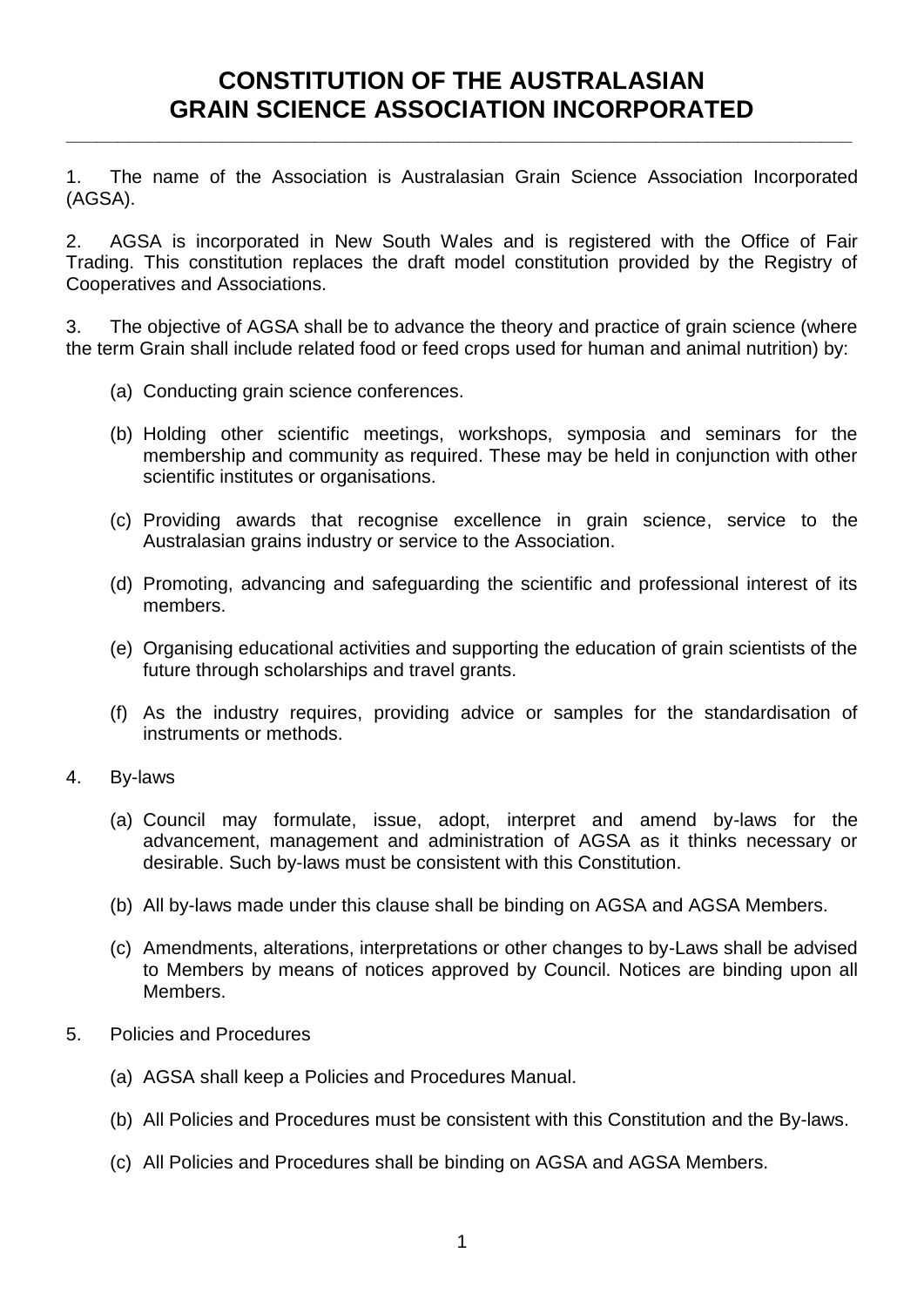- (d) All changes to the Policies and Procedures Manual shall be ratified by Council and advised to Members by means of notices approved by Council.
- 6. Membership.
	- (a) Membership of AGSA shall be open to anyone having an interest in grain science after payment of the AGSA Annual Membership Fee. Membership categories and the rights and privileges associated with each category are determined by AGSA's Governing Council and ratified at the Annual General Meeting.
	- (b) Financial Members are entitled to vote at Annual General Meetings, any Special General Meetings that may be convened and may receive other entitlements as decided by Council.
	- (c) Members' liabilities

The liability of a member of AGSA to contribute towards the payment of the debts and liabilities of AGSA or the costs, charges and expenses of the winding up of the Association is limited to the amount, if any, unpaid by the member in respect of the annual membership fee.

- 7. Governing Body
	- (a) The Governing Body of the Australasian Grain Science Association Incorporated is the Council which shall be responsible for the administration of all the business and property of AGSA. All members of Council shall be financial members of the Association.
	- (b) The Council shall comprise the Chairman, Vice Chairman, Secretary, Treasurer, the Public Officer, ex-officio Conference Chairmen and up to three Ordinary Members.
	- (c) The Executive Members of Council shall be the Chairman, Vice-Chairman, Secretary, Treasurer and the Council appointed Public Officer.
	- (d) The Chairman, Vice-Chairman, Secretary and Treasurer are elected to Council for two year terms.
	- (e) Up to three Ordinary Members of Council may be elected annually.
	- (f) The Chairman may recommend Council co-opt up to three additional Council Members. Co-opted Council Members shall have voting rights on Council and shall serve until the following Annual General Meeting.
	- (g) The first items of Council business following the Annual General Meeting shall be the election of the Public Officer who reports to the Office of Fair Trading and is required to be a resident of New South Wales.
	- (h) Council may appoint Committees, as required, with specific responsibilities for such matters as awards, methods development and standardisation, publications, education, running conferences, workshops and symposia. The maximum number of successive years any member may hold the office of Chairman of a Council appointed committee shall be six years.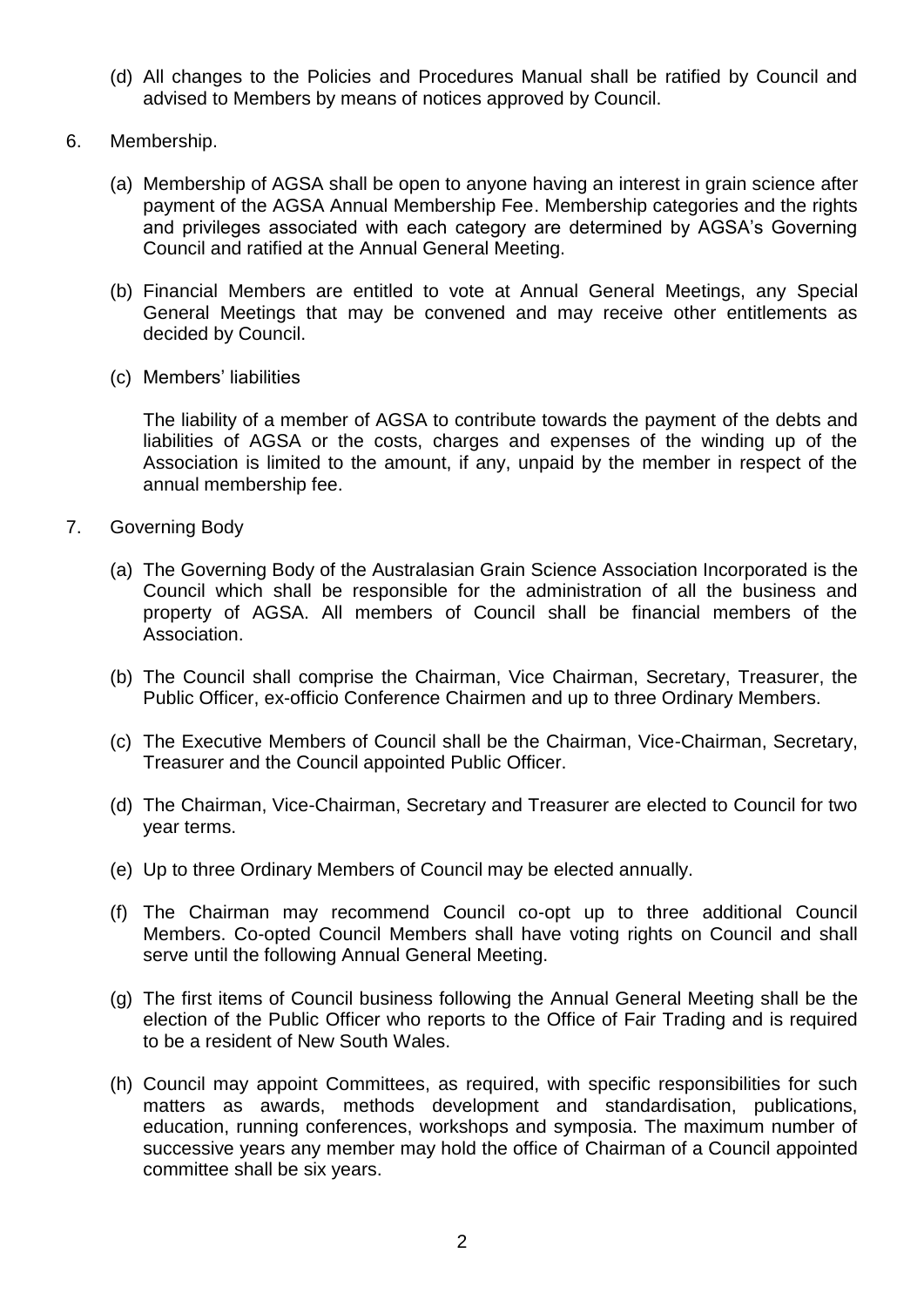- (i) In the unforeseen event that an elected member cannot serve their full term, Council can appoint or co-opt a replacement to serve out the remainder of that term.
- (j) Nominations for all elected Council positions should be lodged with the Secretary, by the commencement of the Annual General Meeting. All nominations shall be seconded. Each candidate nominated for election should indicate on the nomination form, their willingness to serve. Where an election is necessary, all financial members of the Australasian Grain Science Association present at the Annual General Meeting shall be eligible to register a vote.
- (k) In accepting nomination as Vice-Chairman, candidates accept responsibility for standing as a candidate for Chairman on the retirement of the current Chairman. Should the Chairman resign or for any other reason is unable to serve, the Vice-Chairman shall serve out the remainder of the Chairman's term.
- (l) The Council shall report at least annually to all members of AGSA by newsletter and/or at the Annual General Meeting.
- (m) A Council meeting quorum shall consist of not less than half the voting membership of the Council.
- (n) Council shall approve the composition and all plans and financial arrangements of Conference Committees and Committees formed to conduct AGSA branded activities. The Chairman will be an ex-officio member of all Conference Committees and the Council Treasurer will be the Treasurer of all Conference Committees and all AGSA branded activities that involve the finances of AGSA. The Chairman and Treasurer will keep all members of Council aware of Conference plans and all activities that involve the finances of AGSA.
- (o) Council may establish a series of awards and determine the method of selection, and approve or reject any nominations, for all awards and scholarships.
- (p) Council shall maintain a list of Financial Members, Life Members, Fellows and Associates.

8. The Annual General Meeting of the Australasian Grain Science Association Incorporated shall be held at the time of the Australasian Grain Science Conference. If in any year, a suitable conference is not held, Council will nominate a suitable time and place.

Members attending the Annual General Meeting may:

- (a) Receive reports from, and make recommendations to the Council.
- (b) Confirm the appointment of the Conference Chairman for future Australasian Grain Science Association Conferences as proposed by the Council.
- (c) Appoint committees and technical sub-committees.
- (d) Discuss and amend, where agreed, the Constitution of the Australasian Grain Science Association (see clause 15).
- (e) Consider and ratify any changes to the Annual Membership fees recommended by Council.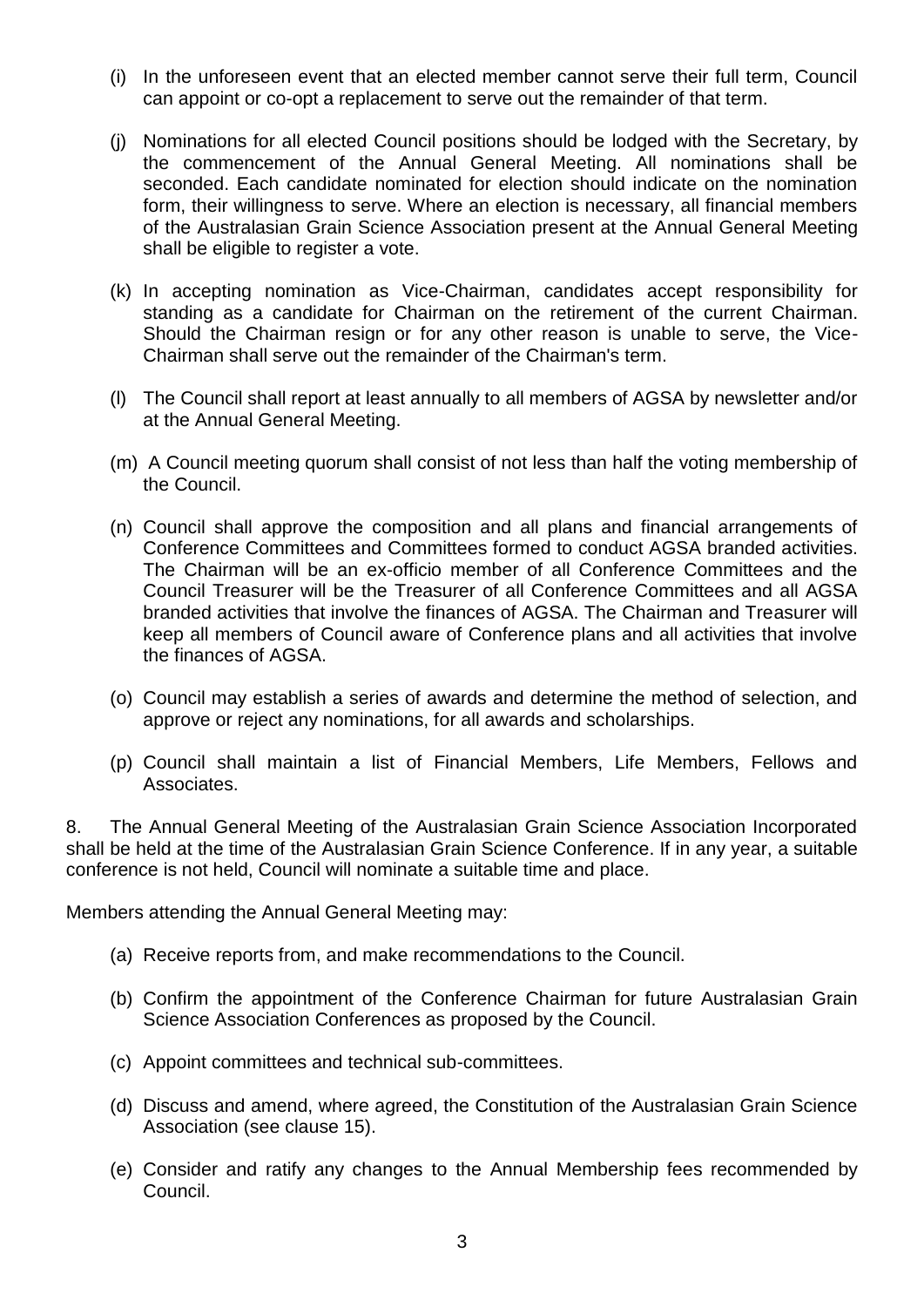- (f) Elect members of the Council as required.
- 9. Conference Chairman
	- (a) The Conference Chairman shall be an ex-officio member of Council with full voting rights.
	- (b) Conference Chairs shall serve on Council for a two year period commencing in the year prior to the Conference.
- 10. The Executive of Council shall approve:
	- (a) the date and venue of all events sponsored by or branded with the name of the Australasian Grain Science Association.
	- (b) the content of all marketing using the AGSA name and/or logo.

11. The specific duties of the Secretary of the Australasian Grain Science Association Incorporated shall include:

- (a) Keeping minutes of Council Meetings, Annual General Meetings and Special General Meetings.
- (b) Publicising AGSA activities by the issuing of notices, through the Australasian Grain Science Association newsletter, website or as directed by the Council.
- (c) Holding proxy votes for members unable to attend any Special General Meeting.

12. The Treasurer of the Australasian Grain Science Association Incorporated shall be charged with responsibility for:

- (a) The collection and disbursement of Australasian Grain Science Association funds as authorised by the Council.
- (b) Keeping a proper record of these transactions.
- (c) Performing the role of Treasurer for all AGSA Conferences, workshops, and all other AGSA activities involving finances.
- (d) Ensuring accepted accounting practices are followed at all times for all AGSA activities where financial transactions are involved.
- (e) The preparation of a final financial report to the Council for presentation at the Annual General Meeting and to the NSW Registry of Cooperatives and Associations.
- (f) Alerting the Council of any potential loss associated with a conference or meeting.
- (g) Arranging to audit the Association's accounts when required and submitting the audited statements of account to the Council.
- (h) Provide to the NSW Registry of Cooperatives and Associations, through the Public Officer, such information as is required.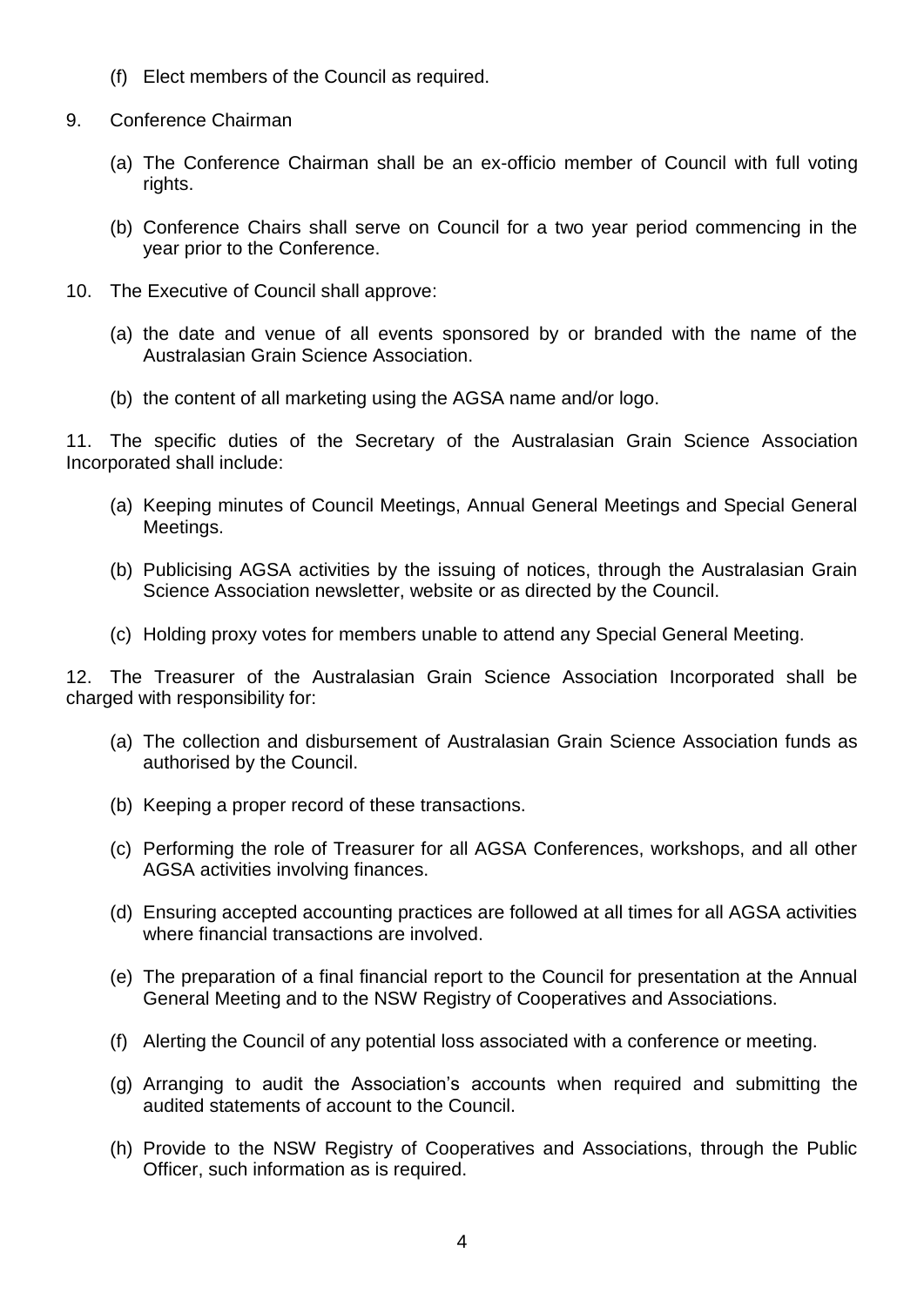13. All funds collected by or paid by the Association shall be under the control of the Council Treasurer and only through AGSA's bank accounts or credit facilities and through the Council's Treasurer the AGSA Council.

14. The Chairman, Council, or the Annual General Meeting, may by resolution order a postal (and/or email) ballot to resolve any matter.

- (a) In such a ballot, all financial members shall be sent a voting paper and supporting documentation by mail or email. A minimum of 2 weeks shall be set for receiving replies.
- (b) Council shall appoint a Returning Officer for any such ballot.

15. Any alterations to the Constitution can only be made at a duly constituted meeting of members of the Australasian Grain Science Association held during the Annual General Meeting or at a specially convened meeting as requested by members or Council.

- 16. Special General Meetings
	- (a) The Council may, whenever it thinks fit, convene a Special General Meeting of AGSA.
	- (b) The Council must, on the requisition in writing by at least 25 per cent of the total financial membership, convene a Special General Meeting of the Association.
	- (c) Special General Meetings must be convened no sooner than two months and no longer than three months from the notice of meeting
	- (d) A requisition by members for a Special General Meeting:
		- (i) must state the purpose or purposes of the meeting, and
		- (ii) the date, time and place of the meeting, and
		- (iii) the agenda including the special motions to be put, and
		- (iv) must be signed by the all the members making the requisition, and
		- (v) must be lodged with the Secretary, and
		- (vi) may consist of several documents in a similar form, each signed by one or more of the members making the requisition.
	- (e) If the Council fails to convene a Special General Meeting to be held within two months after that date on which a requisition of members for the meeting is lodged with the Secretary, any one or more of the members who made the requisition may convene a special general meeting to be held not later than 3 months after that date.
	- (f) A Special General Meeting convened by a member or members must be convened in the same manner as General Meetings convened by the Council.

17. Amendments to the Constitution can only be made if the Secretary receives formal written notice of motion at least two months prior to the Annual General Meeting or a Special General Meeting. Voting rights at such meetings shall be extended to all financial members of the Association present.